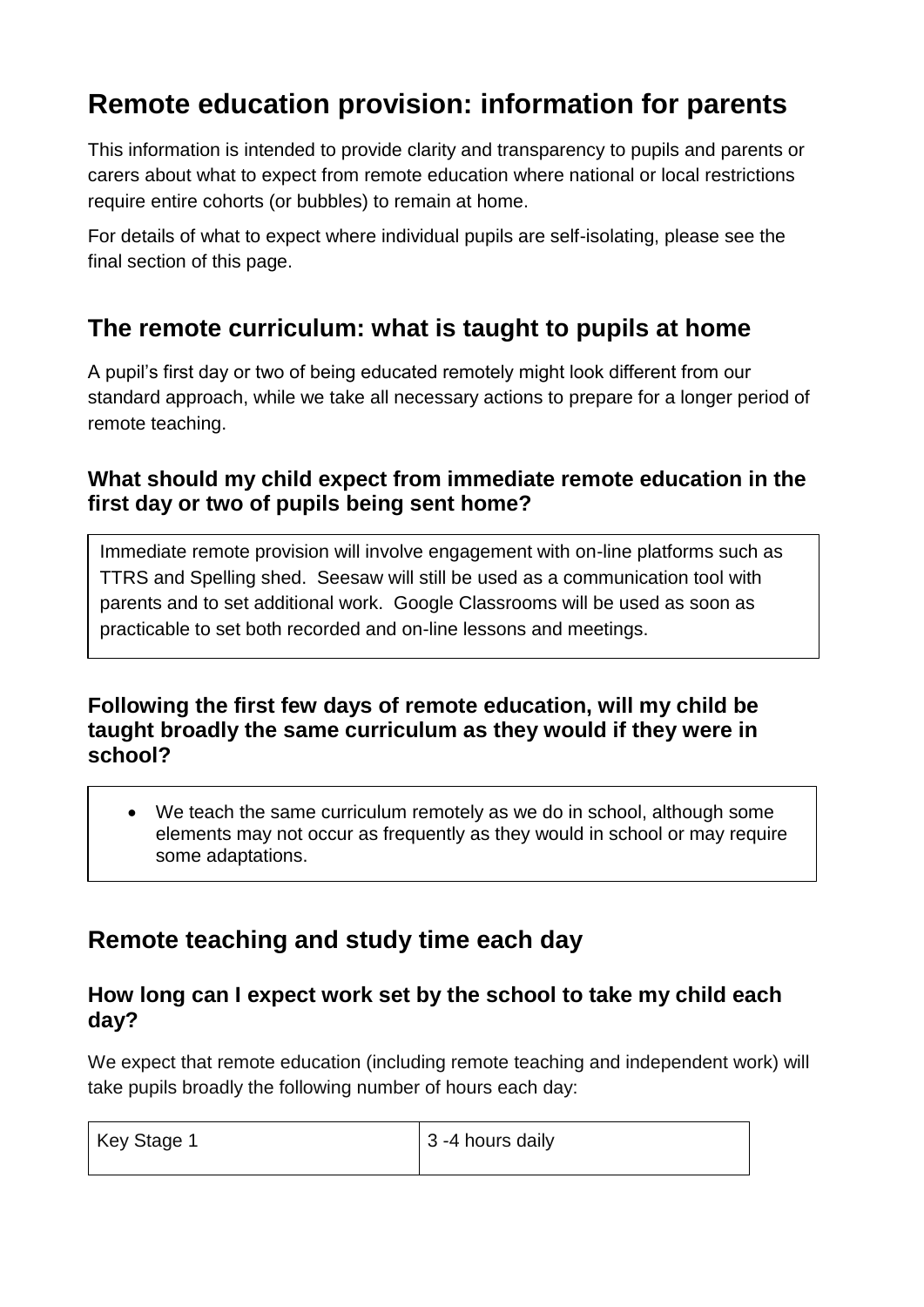## **Accessing remote education**

### **How will my child access any online remote education you are providing?**

| Google Classrooms     | Seesaw                    |
|-----------------------|---------------------------|
| Time Table Rock Stars | <b>Accelerated Reader</b> |
| <b>Spelling Shed</b>  |                           |

### **If my child does not have digital or online access at home, how will you support them to access remote education?**

We recognise that some pupils may not have suitable online access at home. We take the following approaches to support those pupils to access remote education:

The technology survey that was issued to parents in September has been used to highlight to us those parents that will require support, as a result of this we have acquired 17 Chromebooks to issue to parents. Donated devices will also be wiped and we will reservice them and issue to those that require additional support or devices. These will be on loan and will need to be signed for and returned to school once schools re-open. Parents will be contacted and asked to come in to school to collect any devices and complete the necessary paper work. If any children are unable to access on-line learning a 'paper pack' of work will be made available. Photo's of work completed in these will need to be uploaded as a picture to class teachers via Seesaw.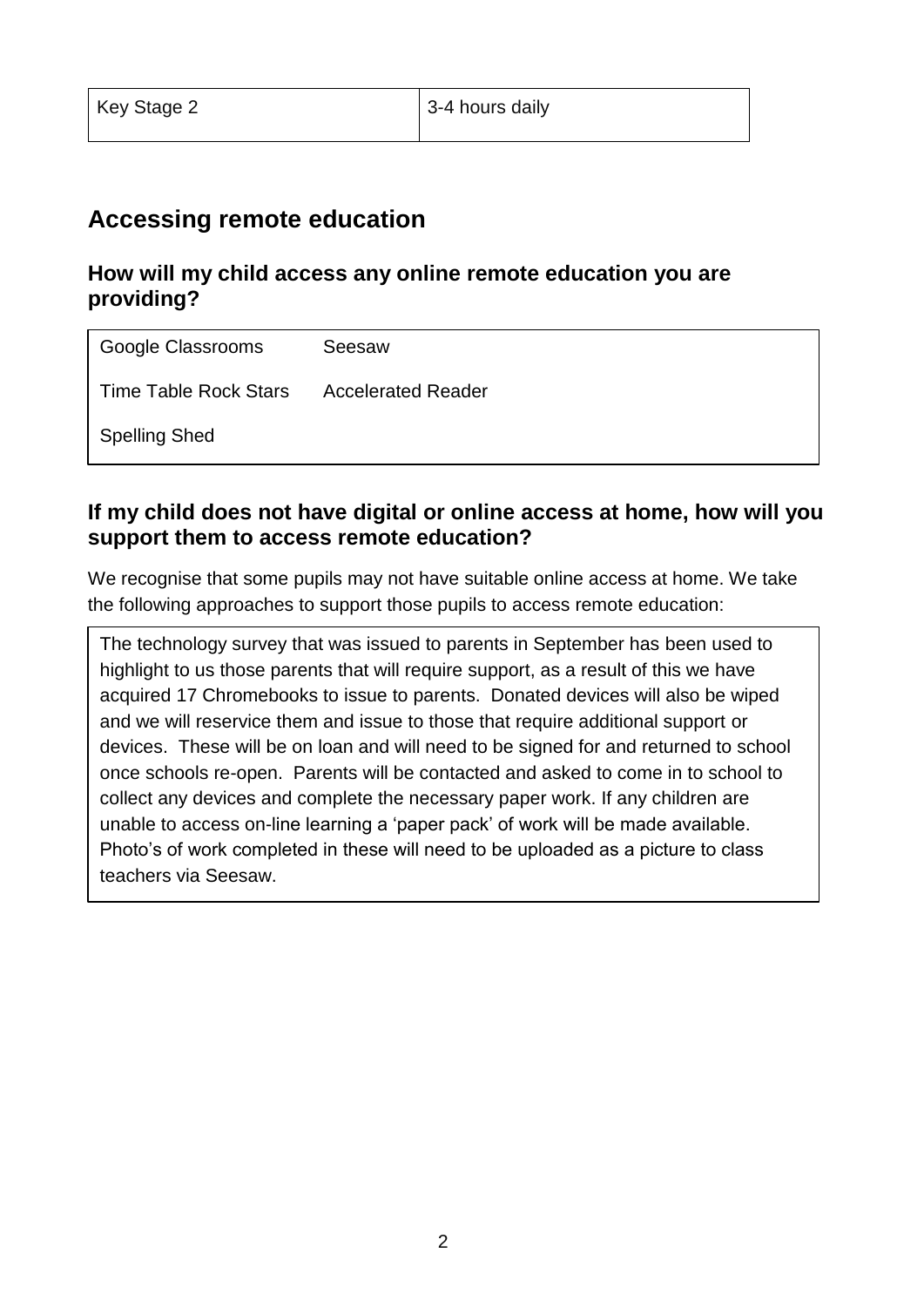### **How will my child be taught remotely?**

We use a combination of the following approaches to teach pupils remotely:

Children will be taught remotely using a variety of means including;

- live teaching (online lessons)
- recorded teaching (e.g. video/audio recordings made by teachers)
- textbooks and reading books pupils have at home
- commercially available websites supporting the teaching of specific subjects or areas, including video clips or sequences
- long-term project work and/or internet research activities

## **Engagement and feedback**

### **What are your expectations for my child's engagement and the support that we as parents and carers should provide at home?**

- We expect children to access and complete all work set for them. There may, on occasions, be times when this is not possible and we acknowledge this but please let us know if this is the case.
- Children should be able to complete the majority of the work independently although some guidance and support will always be welcome.

### **How will you check whether my child is engaging with their work and how will I be informed if there are concerns?**

 Teachers will check engagement daily. If there is a lack of work completed then staff will initially try to make contact via telephone to check everything is ok and you are able to access the work. This will then lead to further phone calls or Home Visits if there is no improvement.

### **How will you assess my child's work and progress?**

Feedback can take many forms and may not always mean extensive written comments for individual children. For example, whole-class feedback or quizzes marked automatically via digital platforms are also valid and effective methods, amongst many others. Our approach to feeding back on pupil work is as follows: